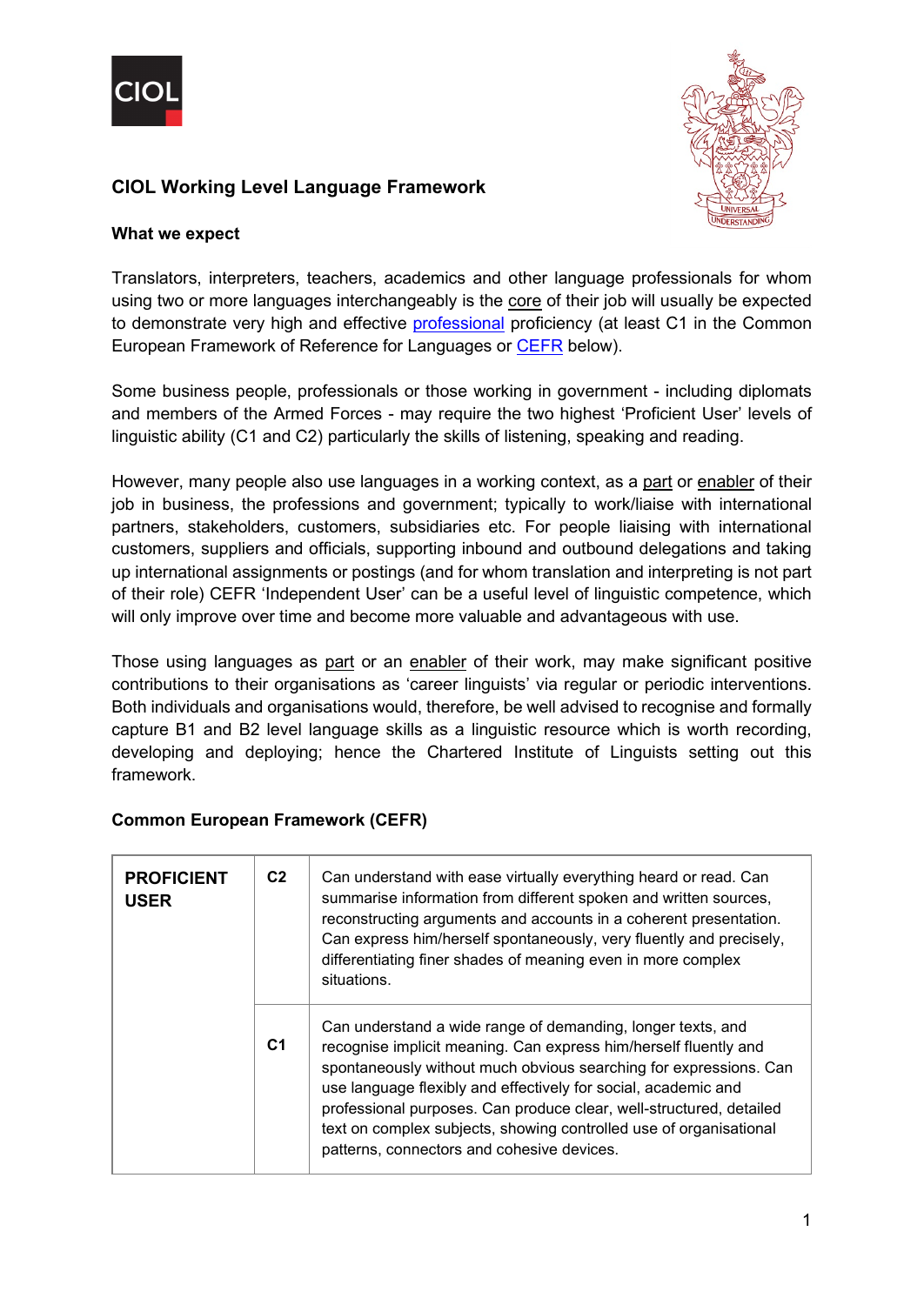

| <b>INDEPENDENT</b><br><b>USER</b> | <b>B2</b> | Can understand the main ideas of complex text on both concrete and<br>abstract topics, including technical discussions in his/her field of<br>specialisation. Can interact with a degree of fluency and spontaneity<br>that makes regular interaction with native speakers quite possible<br>without strain for either party. Can produce clear, detailed text on a<br>wide range of subjects and explain a viewpoint on a topical issue<br>giving the advantages and disadvantages of various options. |
|-----------------------------------|-----------|---------------------------------------------------------------------------------------------------------------------------------------------------------------------------------------------------------------------------------------------------------------------------------------------------------------------------------------------------------------------------------------------------------------------------------------------------------------------------------------------------------|
|                                   | <b>B1</b> | Can understand the main points of clear standard input on familiar<br>matters regularly encountered in work, school, leisure, etc. Can deal<br>with most situations likely to arise whilst travelling in an area where<br>the language is spoken. Can produce simple connected text on<br>topics which are familiar or of personal interest. Can describe<br>experiences and events, dreams, hopes & ambitions and briefly give<br>reasons and explanations for opinions and plans.                     |

## **NATO/STANAG 6001**

| 5<br>Native/Bilingual    | In every respect language use is equivalent to that of a highly<br>articulate, well-educated native speaker                                                                                                                                                                                                                                                                                                                                                                    |  |  |  |
|--------------------------|--------------------------------------------------------------------------------------------------------------------------------------------------------------------------------------------------------------------------------------------------------------------------------------------------------------------------------------------------------------------------------------------------------------------------------------------------------------------------------|--|--|--|
| 4<br><b>Expert</b>       | Can understand/produce:<br>language appropriate for almost all topics, situations and<br>$\circ$<br>purposes, e.g. negotiations, lectures/ position papers<br>language adapted to specific audiences<br>$\circ$<br>precise and efficient language for all professional<br>$\circ$<br>purposes, for persuasion and for elaborations on highly<br>abstract topics<br>Demonstrates a vast vocabulary, and the ability to<br>understand/express subtleties, nuances and culturally |  |  |  |
|                          | appropriate references<br>Language use reflects the socio-cultural standards of the country or<br>area where the language is natively spoken                                                                                                                                                                                                                                                                                                                                   |  |  |  |
| 3<br><b>Professional</b> | Can understand/produce:<br>formal and informal language for most social and<br>$\circ$<br>professional situations, e.g. business meetings,<br>conferences, reports on complex issues                                                                                                                                                                                                                                                                                           |  |  |  |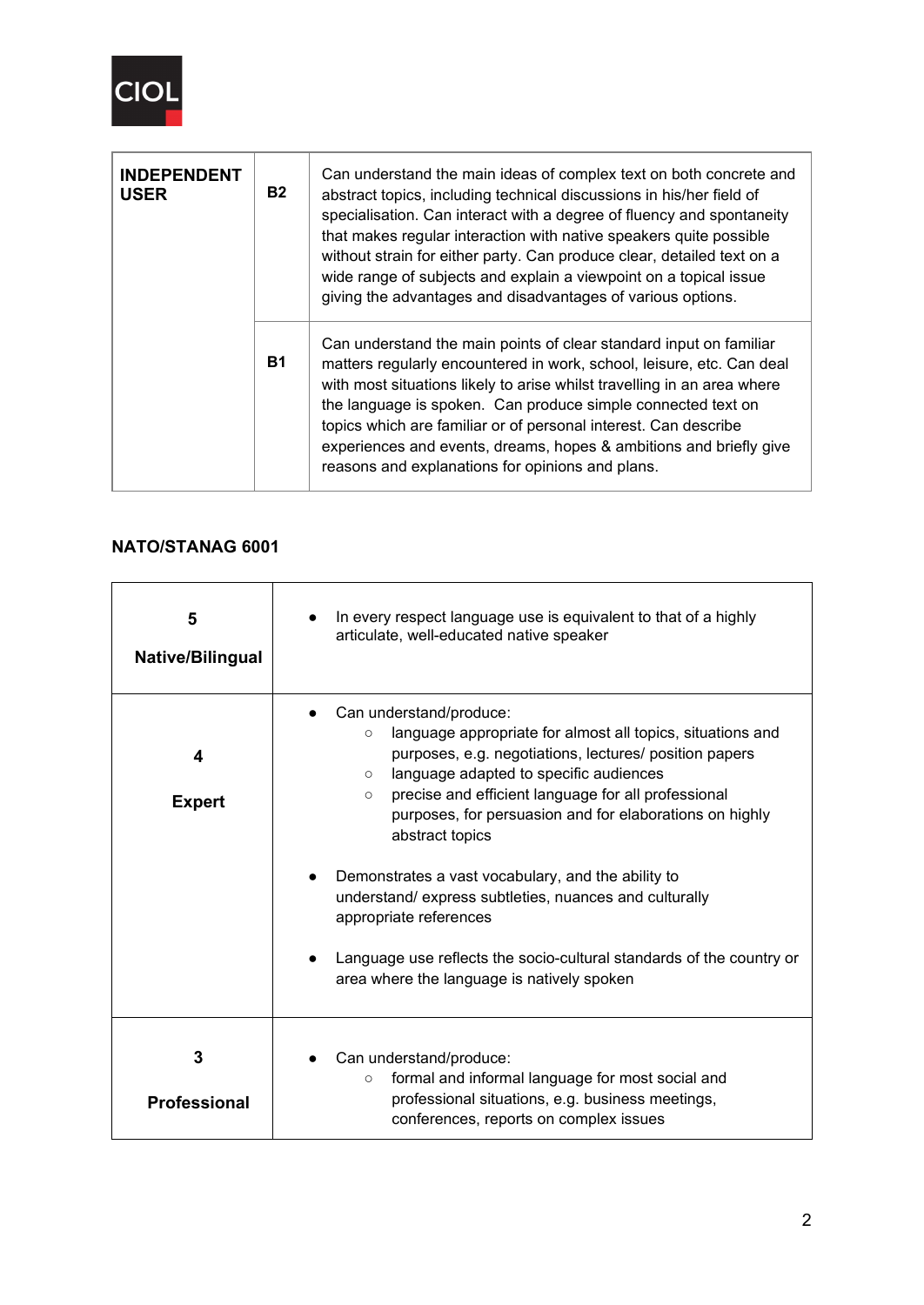

| well-structured language relating to abstract topics and<br>$\circ$<br>hypotheses, including technical discussions in his/her field<br>of specialization<br>detailed arguments for and against different opinions<br>$\circ$<br>language to convey implicit information, inferences, and<br>$\circ$<br>emotional overtones |  |  |  |
|----------------------------------------------------------------------------------------------------------------------------------------------------------------------------------------------------------------------------------------------------------------------------------------------------------------------------|--|--|--|
| Repetition is rarely requested, has a natural flow, without searching<br>$\bullet$<br>for words<br>Is easily understood by native speakers.<br>$\bullet$                                                                                                                                                                   |  |  |  |

## **United Nations**

The United Nations describes their equivalent of NATO/STANAG 6001 Level 3 as below:

*UN Level III: Advanced Language Competence - Use the language efficiently, with fluency and accuracy within the UN, in a variety of contexts and situations, when dealing with a variety of general, personal, public and work-related topics and matters. Show a good command of a range of linguistic, discursive and pragmatic competences and of social language conventions to meet most communication needs. Respond autonomously and sufficiently to most required actions. Use reference resources to confirm and refine interpretation, and to improve communication.*

**Reading** - Understand most written texts of different genres and of different lengths, identifying essential information, the most relevant details, and the tone and the viewpoints expressed – both implicit and explicit.

**Listening** - Understand most commonly used idiomatic and figurative language, and explicit sociocultural references. Understand the general meaning and identify essential information, the most relevant details, and the attitudes and viewpoints expressed – both implicit and explicit – in texts delivered clearly at an average to fast rate, in standard varieties, and in moderately demanding contexts or noisy backgrounds. May occasionally require repetition of a word of a phrase.

**Speaking** - Take part naturally in a variety of interactions, arguing opinions and showing the ability to respond to different viewpoints. Produce clear and well-structured spoken texts of different lengths with adequate detail. Relay and efficiently summarize the main information contained in an oral or written communication.

**Writing** - Write clear and well-organized texts in different genres. In written exchanges, respond showing the ability to competently match register and style to the communicative situation. Relay and adequately summarize the main information contained in an oral or written communication